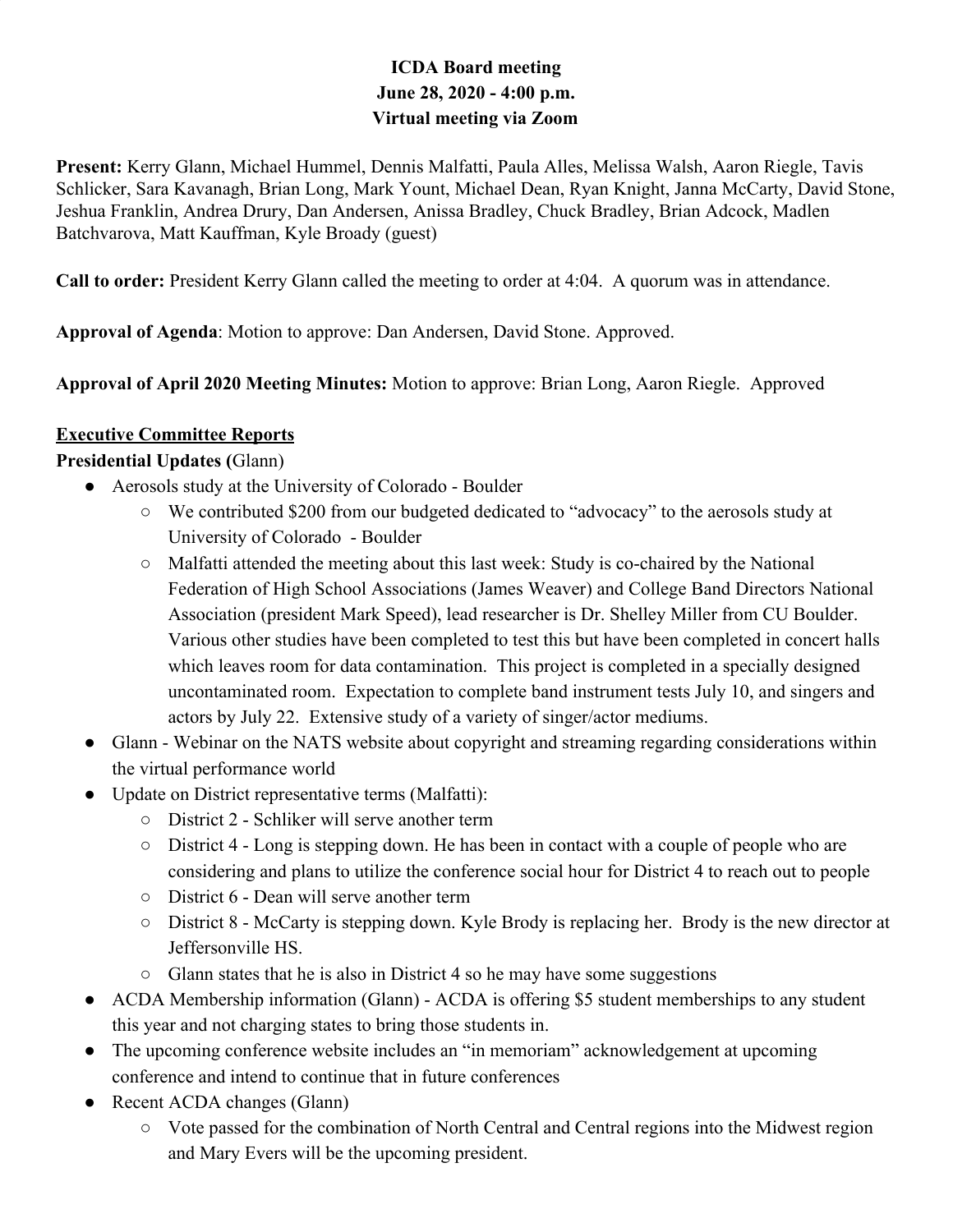- Additional ACDA decisions about adding a third level of state affiliation. ICDA may want to consider making that change in the future. More information to come.
- Nomenclature for R&R chairs changed to World Musics and Culture

#### **Treasurer's Report** (Alles):

- Quarterly Financial Report
	- Total in Savings and Checking accounts at this time: \$43, 345.45
	- Approval of quarterly report. Motion: Kavanagh, Long. Approved.
- Yearly Budget
	- Part of the summer conference expenses are on this report and some will be on the next report.
	- Motion to approve the budget: Yount, Hummel.
	- Discussion on the Notations editor honorarium.
		- Last year, the board approved to give an honorarium of \$200 to the Notations editor on a trial basis.
		- Discussion ensues regarding amount for Notations Editor and additional considerations including making a virtual version as the default, releasing only two times per year instead of three, sending out one newsletter as a flyer or postcard to advertise the conference, raising sponsorship for the newsletter
		- Stone makes a motion to continue the Notation Honorarium at a base amount of \$300 and a 20% commission above the budgeted amount from advertising revenue.
		- Schlicker suggests putting a cap to a maximum of \$500 additional amount from commission revenue. Stone makes the motion for the amendment and Schlicker seconds the motion.
		- Proposal for Newsletter honorarium of \$300.00 plus a 20% commission from advertising revenue with a maximum additional amount of \$500.00. Proposal approved.
	- Highlights of the continued discussion of Yearly Budget:
		- The Clinician amount of \$900.00 reported for the Proposed 2020-2021 budget summary is actually in reference to this year's conference. The amount that was actually spent on clinicians for the virtual conference was \$700.00. Next year we will need to restructure a budget for (hopefully) an in-person conference.
		- Vocal Jazz was \$133.61 beyond budget. Yount points out the Opus Event Fees were not budgeted and \$419.45 was spent. That should be included in the budget for the next year.
		- Glann it is important to ensure that ICDA activities and events come out in the black to keep the running of the organizations
	- Motion to approve the Proposed 2020-2021 Budget: Long, Drury. Budget approved.

#### **All-State Choir** (Anissa Bradley)

- Waiting on results from the University of Colorado study
- Information already went out for students to practice the audition music
- Stone says that the All-State handbell choir is also waiting
- Ohio has said that they are not having any All-State Honors ensembles
- Dr. Redding is planned to be the All-State Choir conductor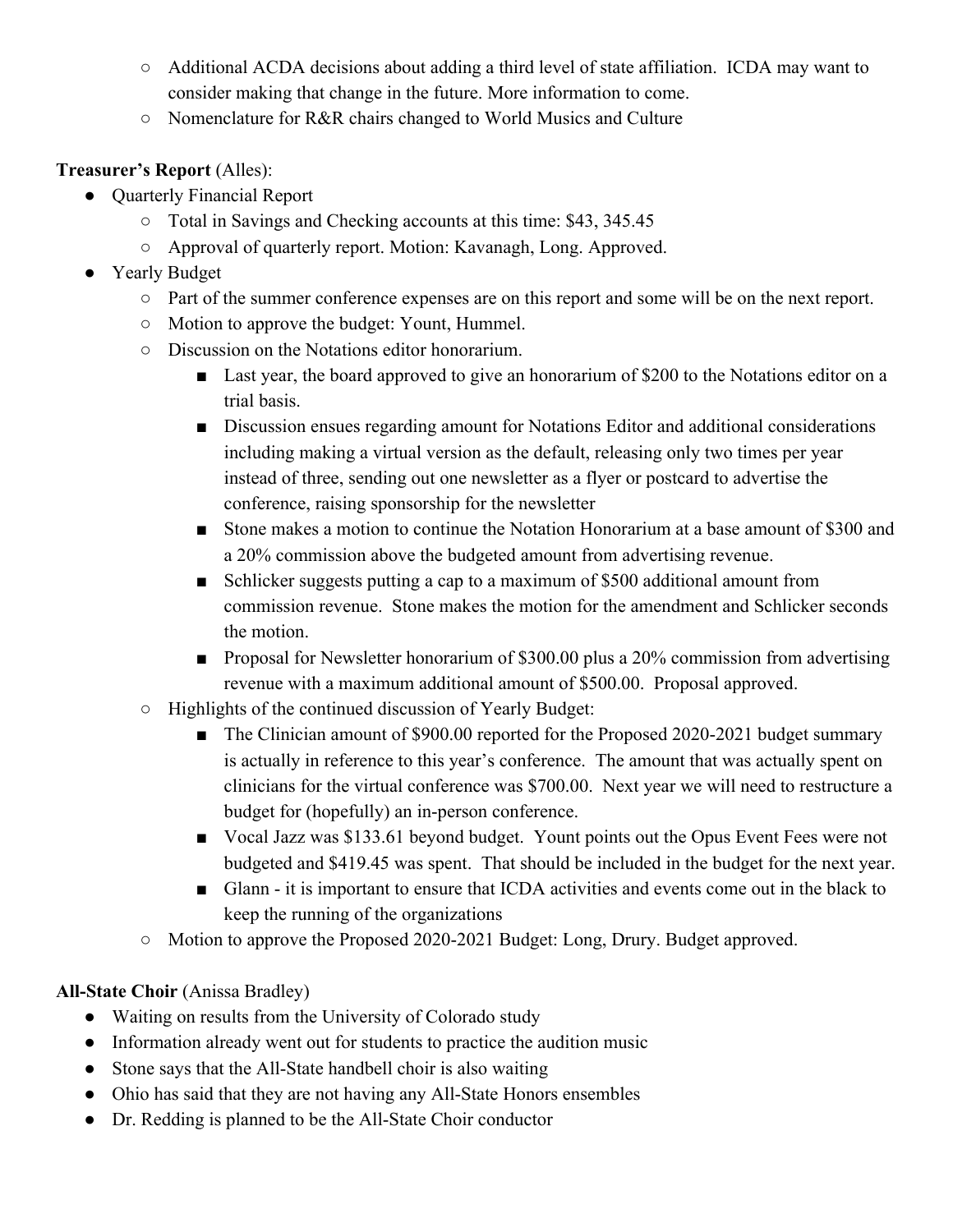#### **All-State Vocal Jazz** (Glann on behalf of Buchanan)

- Nothing specifically new regarding Vocal Jazz
- Cedric Dent is scheduled for next year and the music was already purchased

#### *Notations* (Chuck Bradley)

- Thank you to all who sent the repertoire lists.
- Glann thought the repertoire list was a great addition

### **IMEA Liaison** (Hummel)

- IMEA the conference plan is still to have it in person.
- Aerosol study and how schools are doing things are going to determine decisions regarding the Honors Choirs. Decisions expected to be made around October to know what that will look like. Discussed testing, limiting audience seating, or smaller activities.
- Circle the State Festivals will be in person, but the high school one is most questionable since it is first semester, so it will possibly be virtual.
- Raising money for an advocacy campaign.
- Hosting regular meetings for Diversity, Equity, Inclusion, and Accessibility task force. If interested in being part of that contact Hummel or Lane Velayo directly

## **Proposed Upcoming Board Meetings (all time Eastern)** (Glann)

- Suggests planning to have all four meetings with the April one scheduled tentatively.
	- Sunday, October 10, 2020, 4:00 p.m. (ZOOM)
	- Friday, January 14, 2020, 5:30 p.m. IMEA Conference, Ft. Wayne
	- Sunday, April 18, 2021, 4:00 p.m. ISSMA Office, Indianapolis, IN (tentative)
	- Sunday, June 27, 2021, 6:00 p.m. CDFAC Lobby, University of Indianapolis
- Possibly have two board meetings virtually and two on-line meetings which would help mitigate mileage costs.

#### **Virtual Summer Conference**

- Hummel expresses he is proud of everyone who has stepped in to make it what it is and highlights a variety of sessions, meet and greets, and clinicians including ones outside the state: Jake Runestad, Amanda Quist, Mark Myers, and Roger Emerson.
- Stone shares how Roger Emerson became a clinician and credits Knight with managing the technological side of the conference.
- Andersen points out the large number of participants (588 at that moment) and how this conference will build momentum going forward and into next year's conference.
- Knight went with the largest Zoom meeting capacity with a 1000 participant limit and will send overflow to the Facebook event page. Sessions will also be recorded. Also we will have analytics to see out-of-state participants. The preparation has been a collaborative effort.
- Drury Committee worked really well together
- Knight the entire site is built in a Google site: www.icdaconference.org and discusses sessions, Zoom links, reading lists from R&R chair, pre-recorded videos, and analytics.